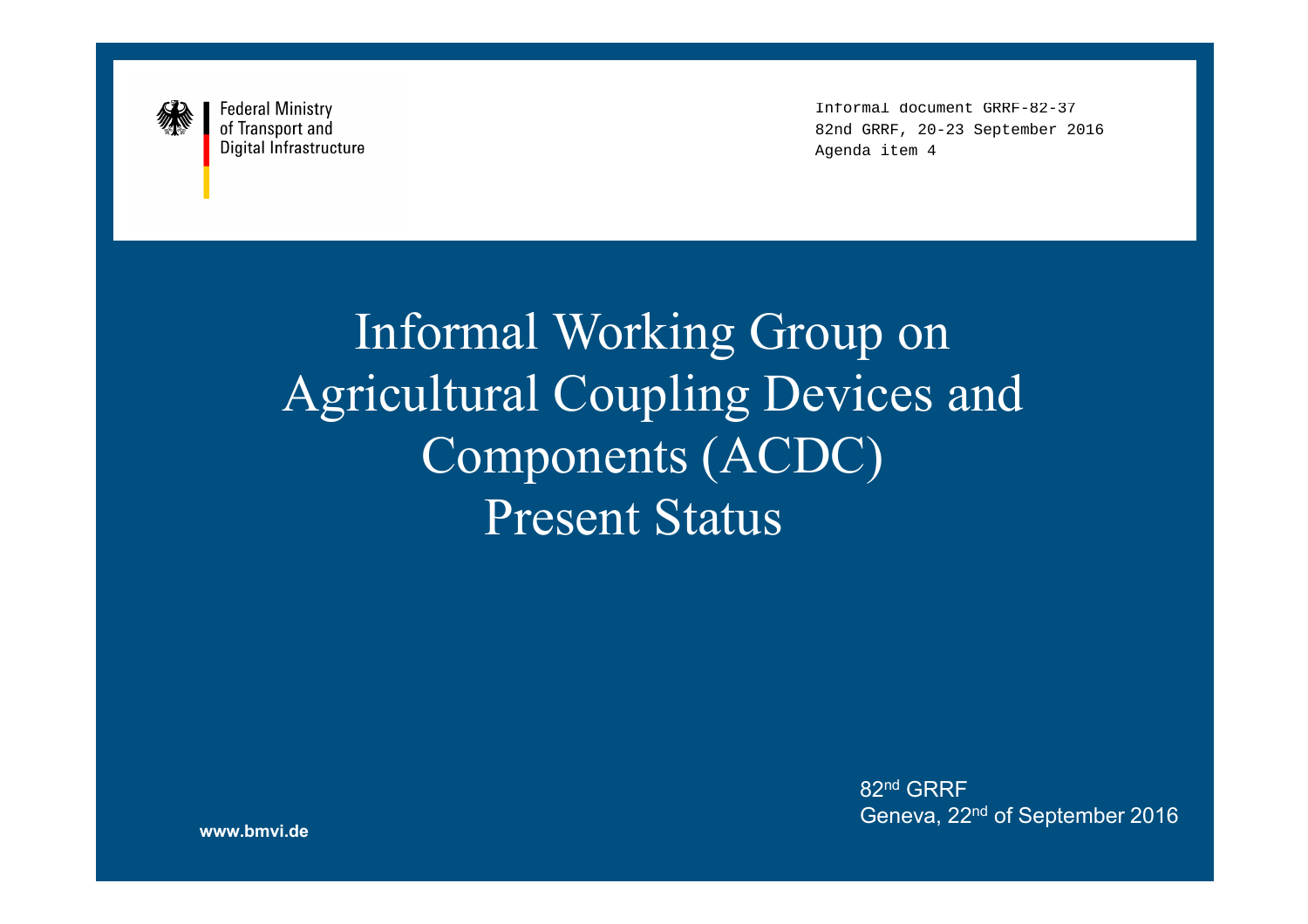

## **Background: Report of 81st GRRF (1 – 5 February 2016)**

The expert from **Germany** introduced GRRF-81-09 **proposing ToR for a new IWG onAgricultural Coupling** that would remove the Agricultural Coupling provisions from Regulation No. 55 and would include them in a **new Regulation**. The proposal received some comments to **limit the number of classes**, as reproduced in GRRF-81-09-Rev.1.**GRRF agreed with the proposal** for a new IWG that would **take into consideration the work done by the Task Force on Agricultural Couplings** (GRRF-81-10). GRRF agreed inprinciple with the proposal of the expert from Spain proposing generic provisions to be defined, which could be used for the approval of specific agricultural coupling at the nationallevel. The secretariat noted that GRRF-81-10 was based on a former version of RegulationNo. 55 and proposed that the **new IWG on Agricultural Coupling would take into consideration the latest version of Regulation No. 55**. GRRF agreed that **the expert from Germany would chair the IWG** and that **the expert from** the Comité Européen desgroupements de constructeurs du machinisme agricole (**CEMA**) would **provide the secretariat** of the group. GRRF requested that the **IWG would first revise and clarify theToR** of the group.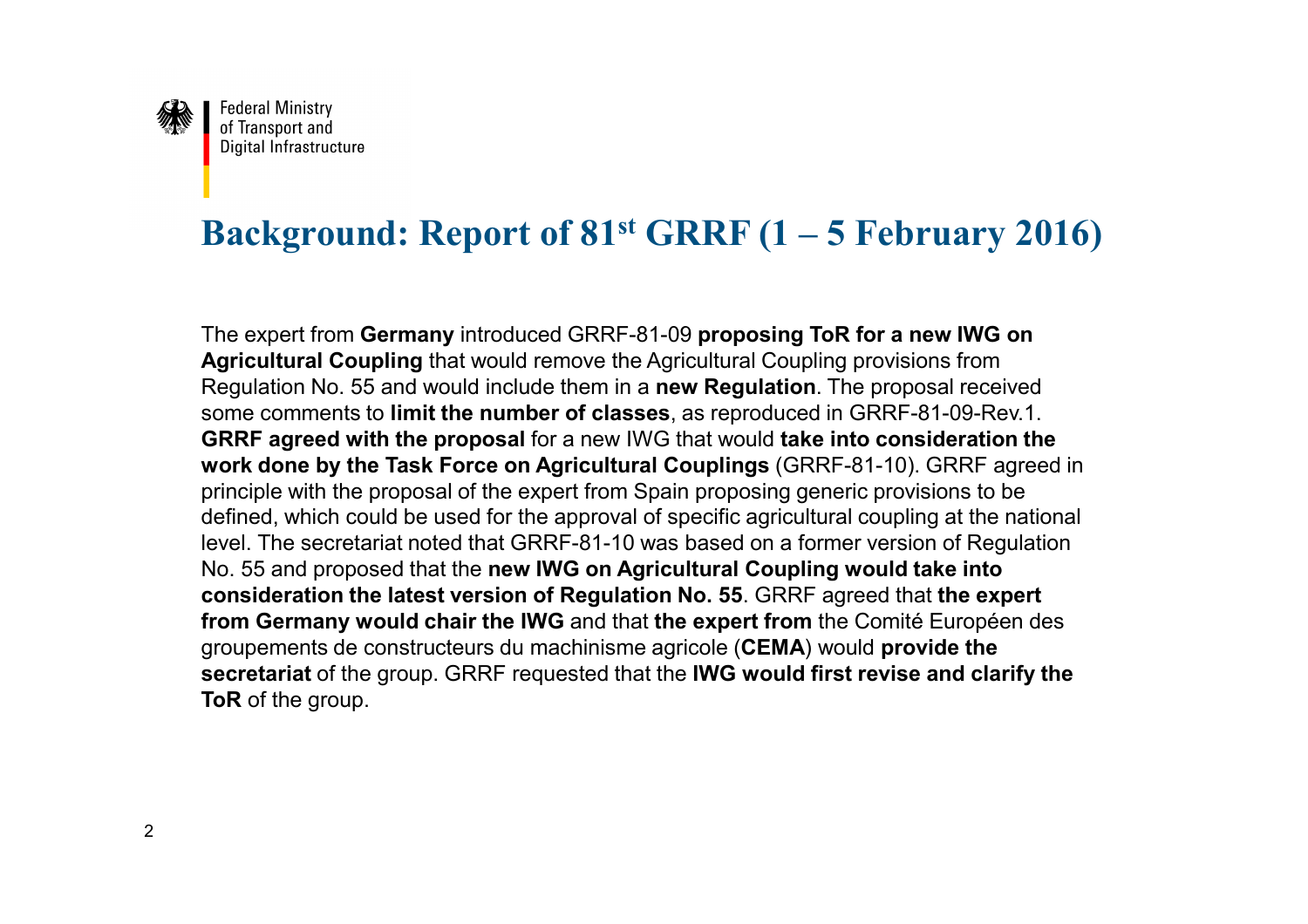

# **TOR Agreed by the IWG** (text identical to GRRF-81-09e\_rev1)

- 1. The informal group shall prepare a proposal for a new UN Regulation No. 55-A "Uniform Provisions Concerning the Approval of Mechanical Coupling Components of Combinations of Agricultural Vehicles".
- 2. The informal group shall follow the structure and concept of the present UN Regulation No. 55 also with regard the limited number of coupling classes and will consider the peculiarities of agricultural vehicles when determining the requirements and test methods.
- 3. As a basis for the discussions the informal group shall use the present UN Regulation No. 55 and the results achieved by the Task Force Group Agricultural Couplings (TFAC) in the frame of the work of IWG R 55 (GRRF 81-10).
- 4. The informal group will consider the scope to be applied to vehicles of category T, R and S as defined in the Consolidated Resolution (R.E.3).
- 5. The target completion date for the work of the informal group shall be the 84th session of GRRF in September 2017.
- 6. A final decision on regulatory proposals rests with WP29 and the Contracting Parties.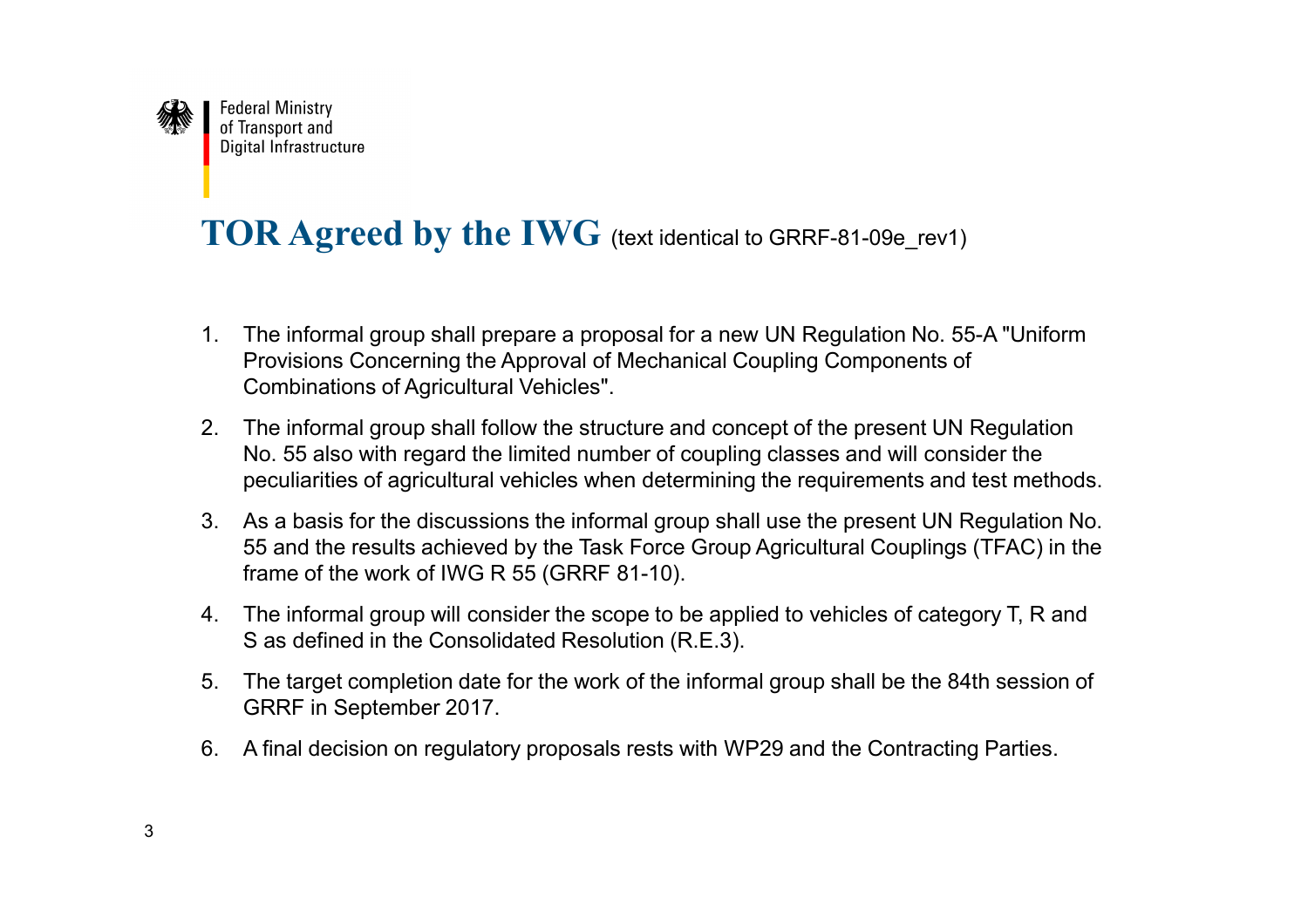

## **RoP Agreed by the IWG** (text identical to GRRF-81-09e\_rev1)

- 1. The informal group is a sub group of GRRF, and is open to Contracting Parties, Vehicle Manufacturers, Component Manufacturers and Suppliers, Technical Services, Mechanical Strength Experts, etc.
- 2. A Chairman and a Secretary will manage the informal group.
- 3. The official working language of the informal group will be English.
- 4. All documents and/or proposals must be submitted to the Secretary of the group in a suitable electronic format in advance of the meeting. The group may refuse to discuss any item or proposal which has not been circulated 10 working days in advance.
- 5. An agenda and related documents will be made available on the website by the Secretary of the group, in advance of all scheduled meetings.
- 6. Decisions will be reached by consensus. When consensus cannot be reached, the Chairman of the group shall present the different points of view to GRRF. The Chairman may seek guidance from GRRF as appropriate.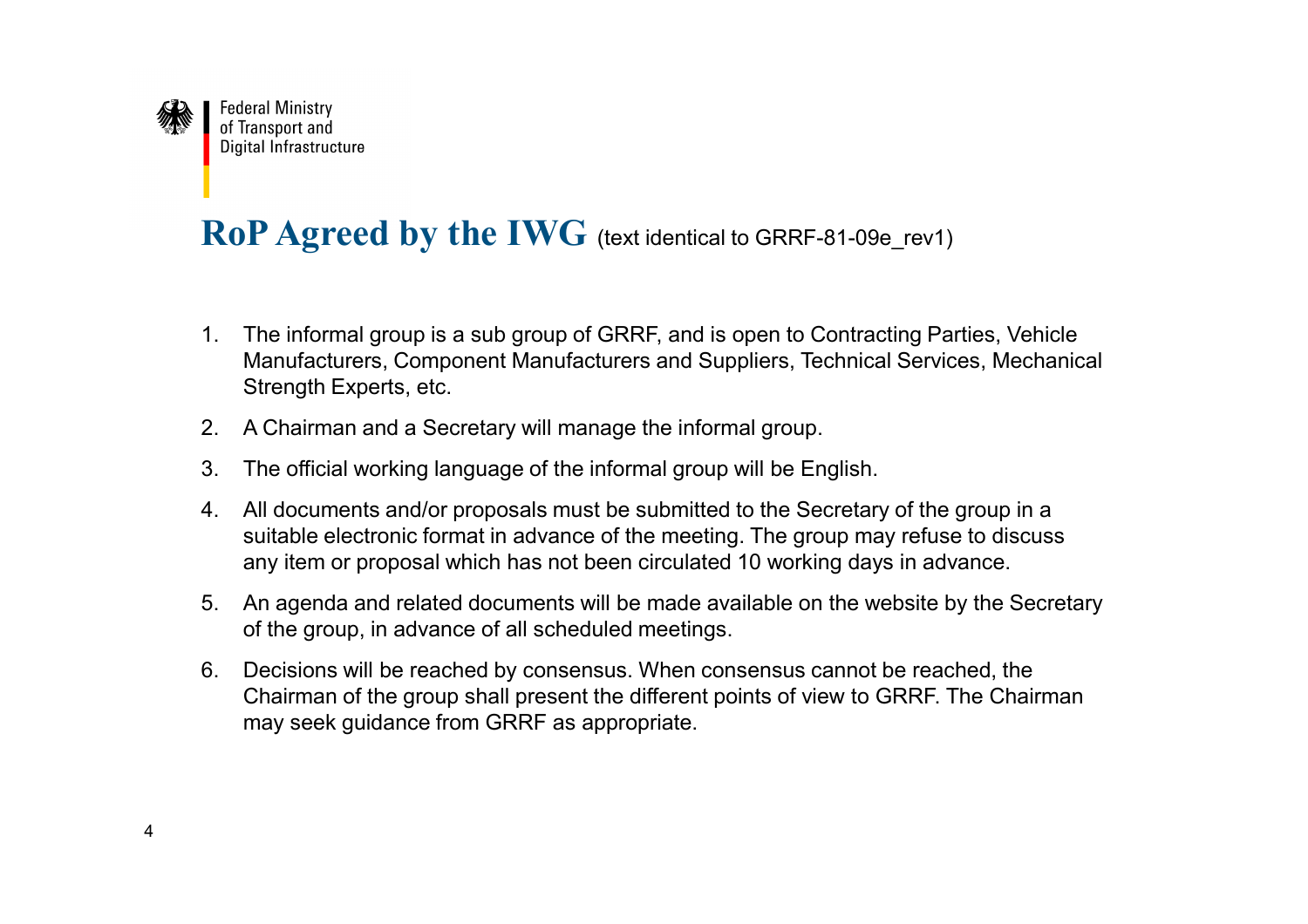

## **RoP Agreed by the IWG** (text identical to GRRF-81-09e\_rev1)

- 7. The progress of the informal group will be routinely reported to GRRF wherever possible as an informal document and presented by the Chairman, the Secretary or their representative(s).
- 8. All working documents shall be distributed in digital format. Meeting documents should be made available to the Secretary for publication on the dedicated website.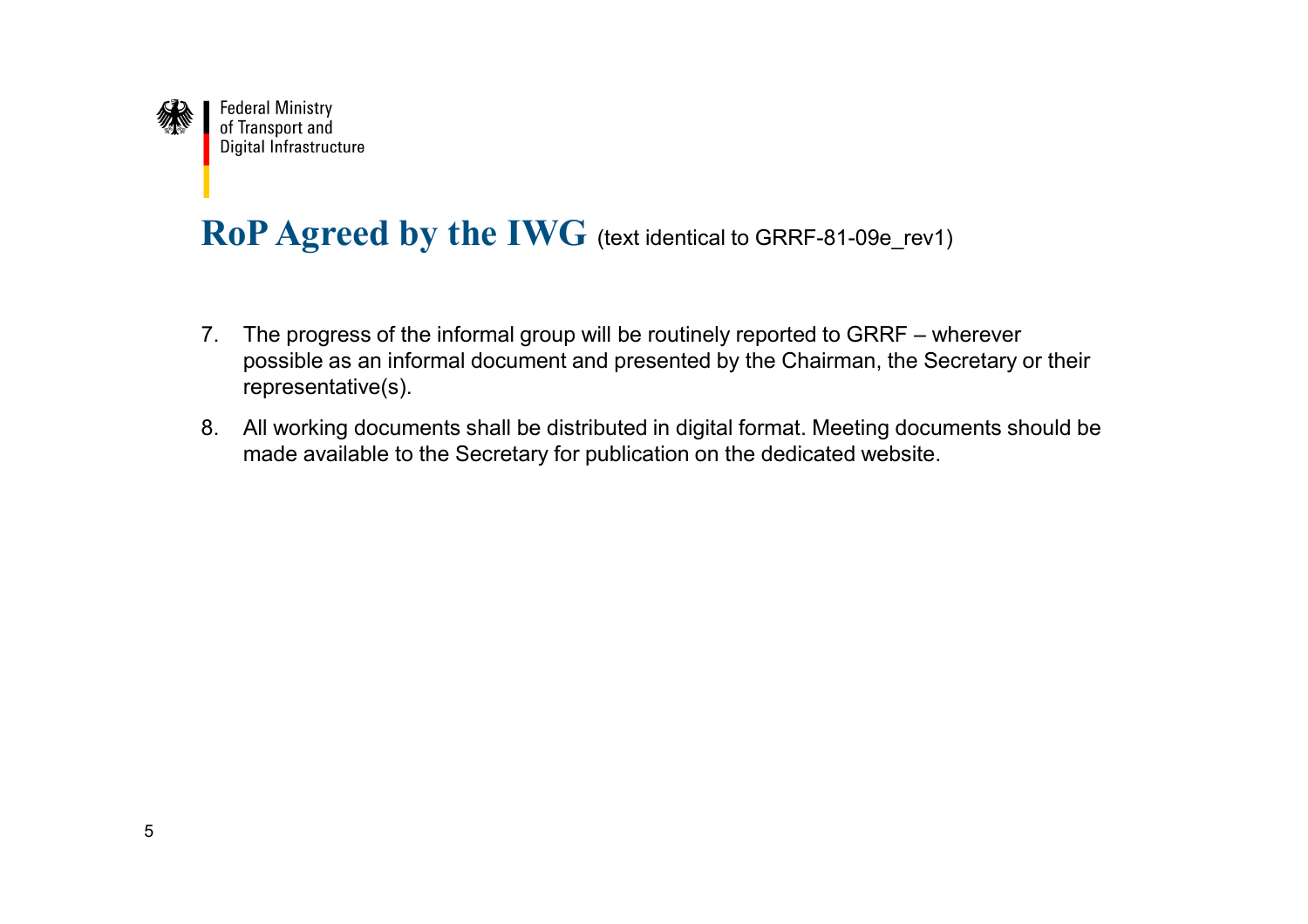

### **Document ACDC-01-03e**

### **Scope**

- • This Regulation lays down the requirements which mechanical coupling devices and components shall meet in order to be regarded internationally as being mutually compatible.
- • This Regulation applies to devices and components intended for vehicles of category T, R or S (agricultural vehicles) intended to form a combination of vehicles.
- • This Regulation applies to:
	- standard devices and components as defined in paragraph 2.3.;
	- non-standard devices and components as defined in paragraph 2.4.;
	- non-standard miscellaneous devices and components as defined in paragraph 2.5.
- • This regulation does not apply to power lifts (three-point hitch) or tractor lower link arms and their connections to the towed vehicle.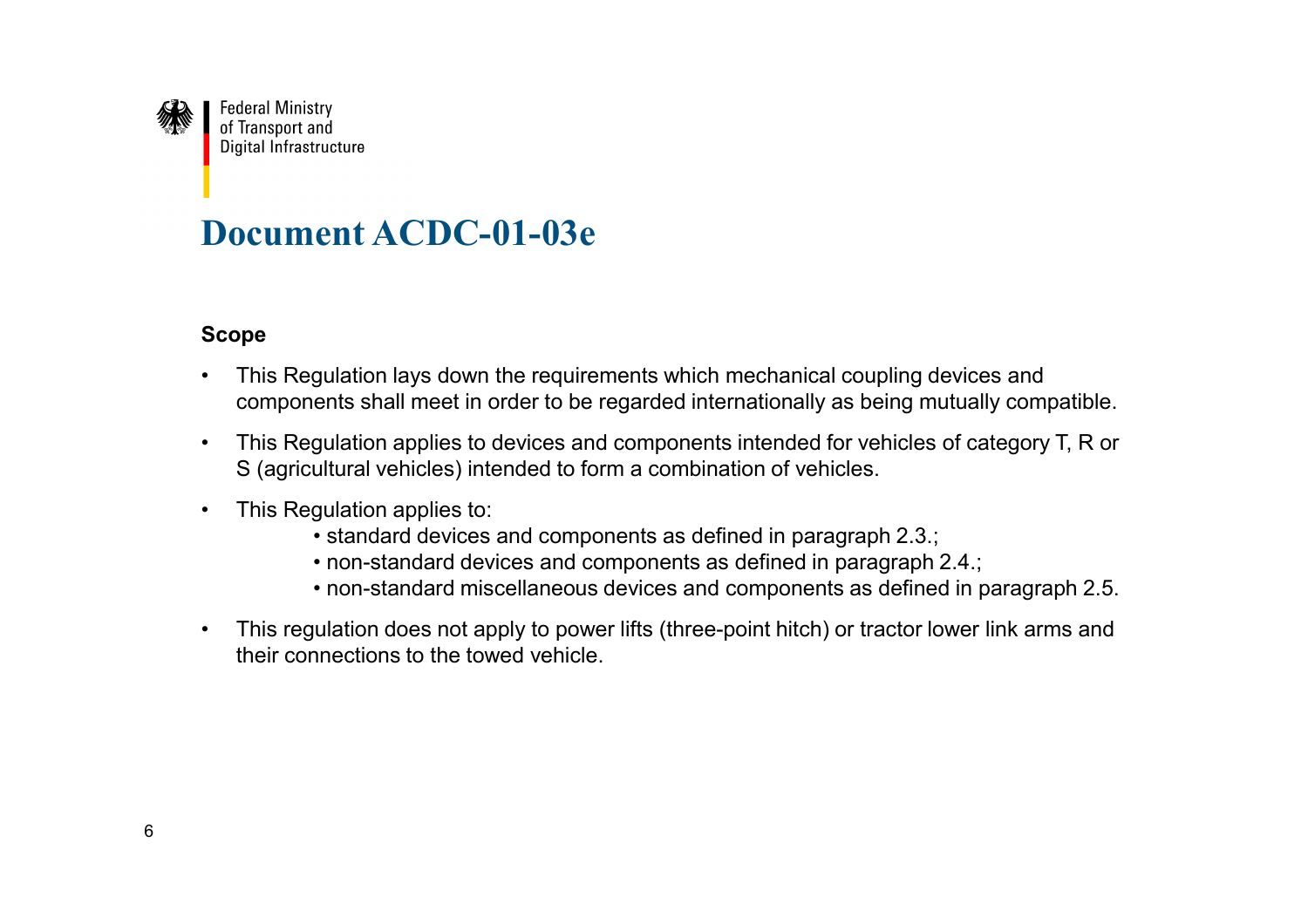

### **Document ACDC-01-03e**

#### **Classes of Agricultural Couplings**

- •Class a: Ball type 80 mm according to ISO 24347:2005
- •Class b: Coupling head 80 mm according to ISO 24347:2005
- • Class c: Clevis-type drawbar couplings with a pin of 30 mm to 38 mm diameter according to ISO 6489-2:2002
- •Class d: Drawbar eyes 40 mm according to ISO 8755:2001
- •Class e: Non-standard drawbars like forked and other drawbars, overrun devices etc.
- •Class f: Towing brackets
- •Class g: Hitch hooks according to ISO 6489-1:2001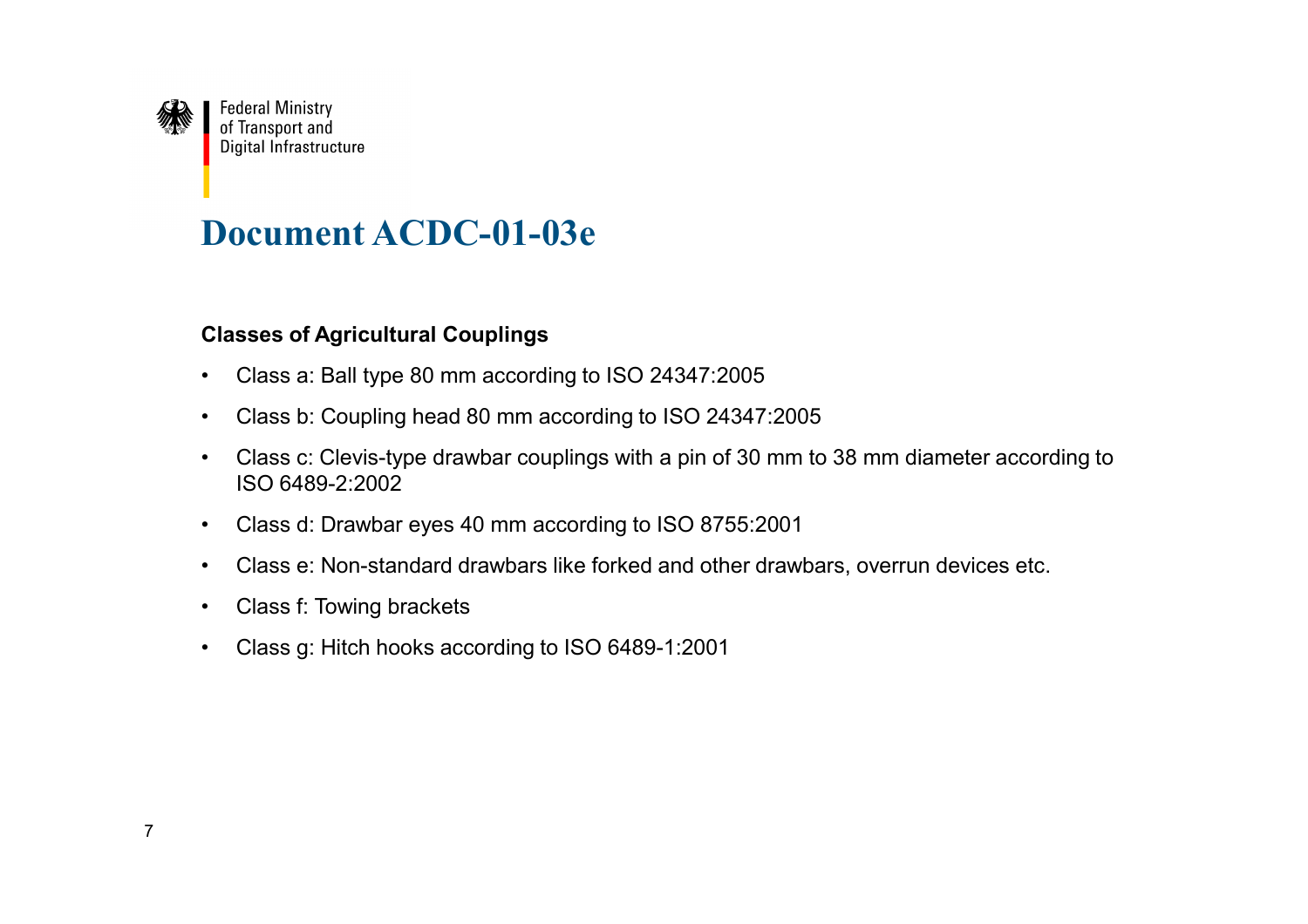

### **Document ACDC-01-03e**

#### **Classes of Agricultural Couplings**

- •Class h: Piton-type couplings according to ISO 6489-4:2004
- •Class i: Drawbar couplings with pin 18 mm, 30 mm and 38 according to ISO 6489-3:2004
- •Class p: Non-standard mounting plates
- • Class q: Clevis-type drawbar couplings with pin 18 mm, 28mm, 43mm and 50 mm according to ISO 6489-5:2011
- •Class r: Drawbar eyes according to ISO 5692-3:2011
- • Class s: Coupling devices and components which do not conform to any of the classes a to r and which are used<del>,for example, for special applications or are devices</del> unique to some countries and covered by existing national or international standards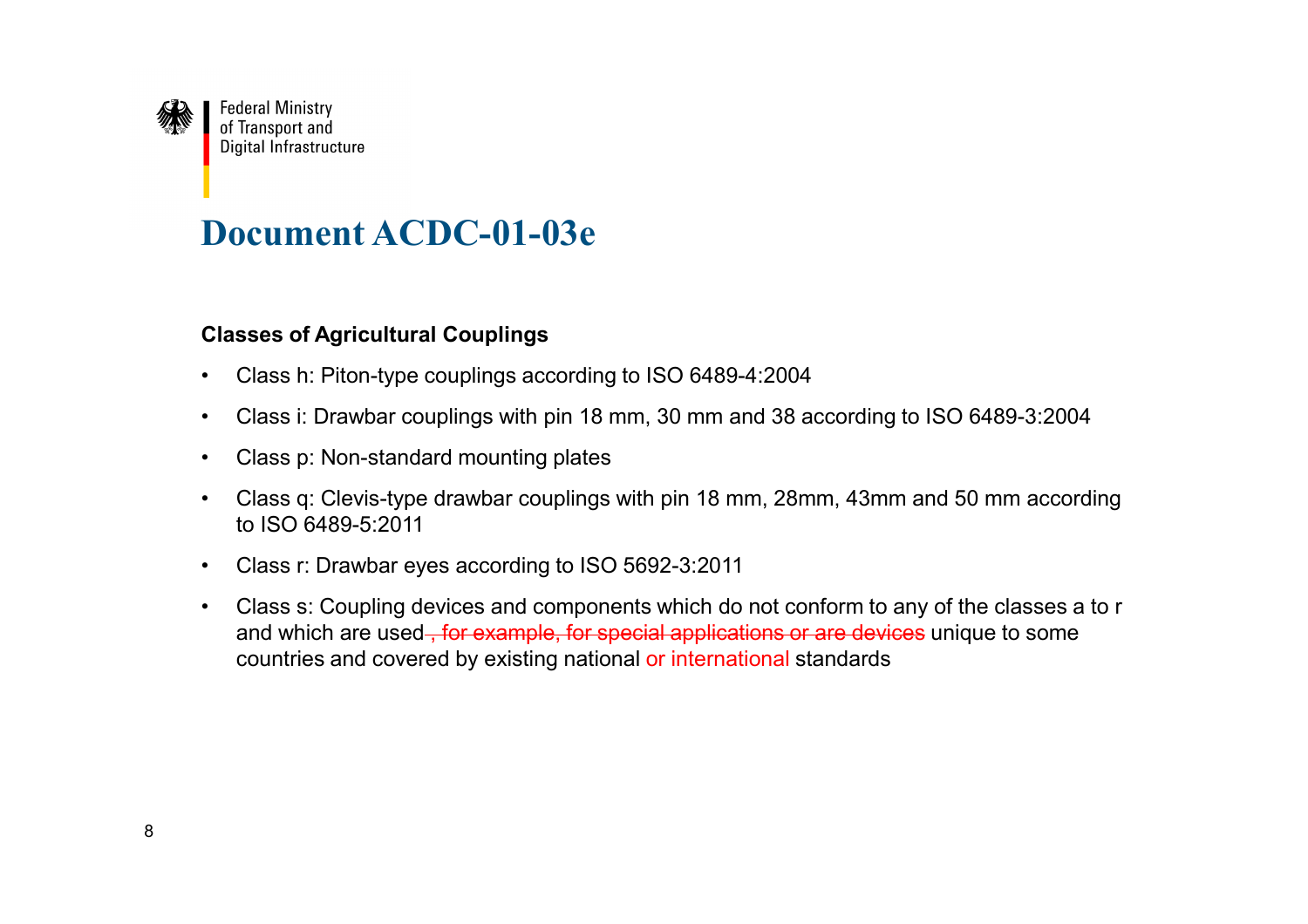

### **Document ACDC-01-03e**

#### **Requirements**

- •Dimensions according to Annex 5
- • Strength according to Annex 6
	- Dynamic test (alternating and/or pulsating, 2,000,000 cycles for steel)
	- Static test up to 40 km/h and only for Classes I, q and r
- • Mounting requirements (height above ground) according to Annex 7 (requirement identical to Reg. (EU) 2015/208 Annex XXXIV)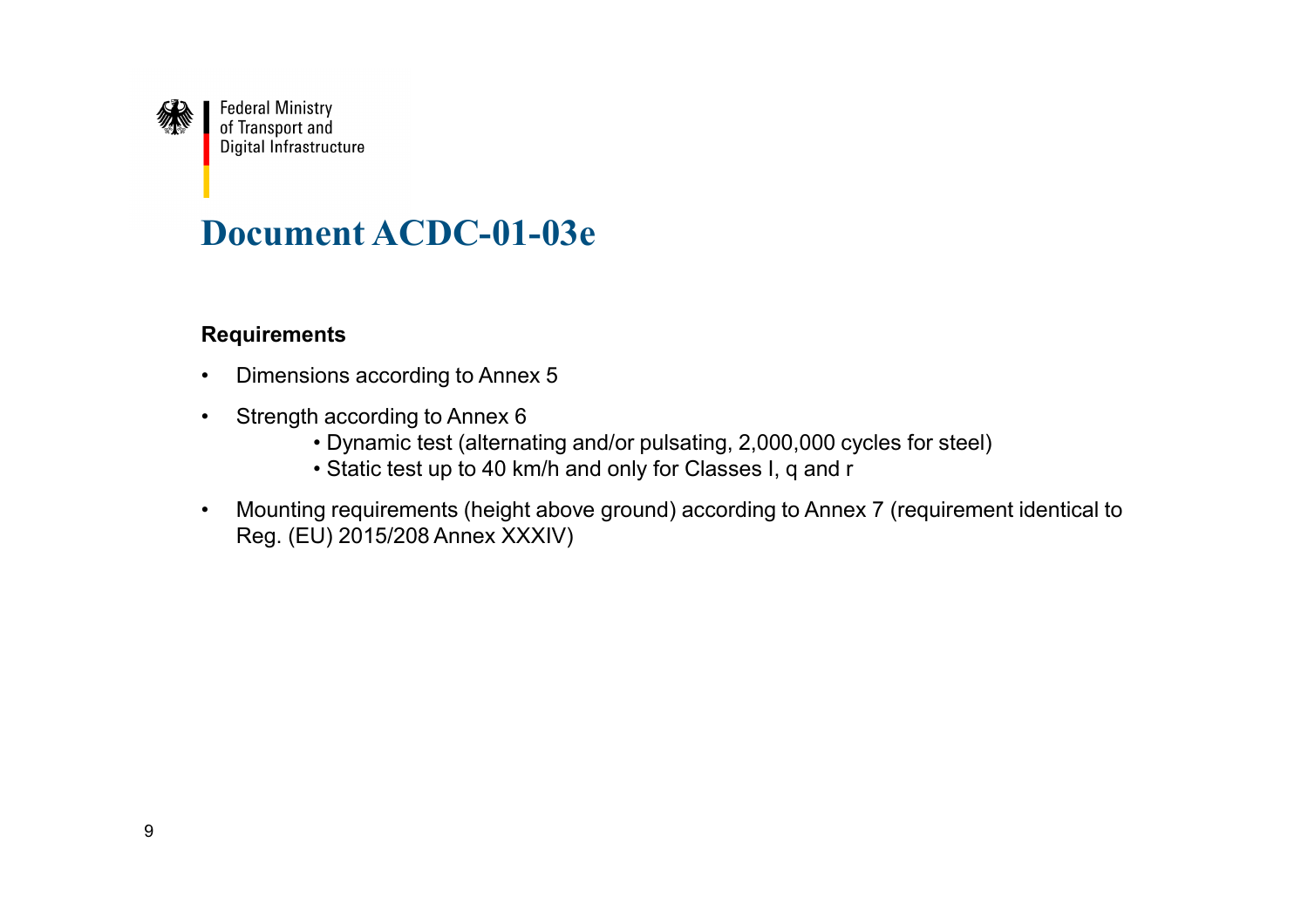

### **Document ACDC-01-03e**

**Assignment of mechanical coupling devices of towing vehicles or self-propelledmachines and towed vehicles**

| <b>Coupling device on the towing</b><br>vehicle | <b>Coupling device on the towed</b><br>vehicle |
|-------------------------------------------------|------------------------------------------------|
| Class a                                         | <b>Class b</b>                                 |
| <b>Class c</b>                                  | Class d1                                       |
| <b>Class c</b>                                  | Class d <sub>2</sub>                           |
| Class g                                         | Class d <sub>3</sub>                           |
| Class g                                         | Class d4                                       |
| <b>Class h</b>                                  | Class d <sub>3</sub>                           |
| Class i-18                                      | <b>Class r1</b>                                |
| Class i-30                                      | Class d1, d2 or r2                             |
| Class i-38                                      | Class d3, d4 or r3                             |
| Class q1                                        | <b>Class r1</b>                                |
| Class q2                                        | <b>Class r2</b>                                |
| Class q3                                        | Class <sub>r3</sub>                            |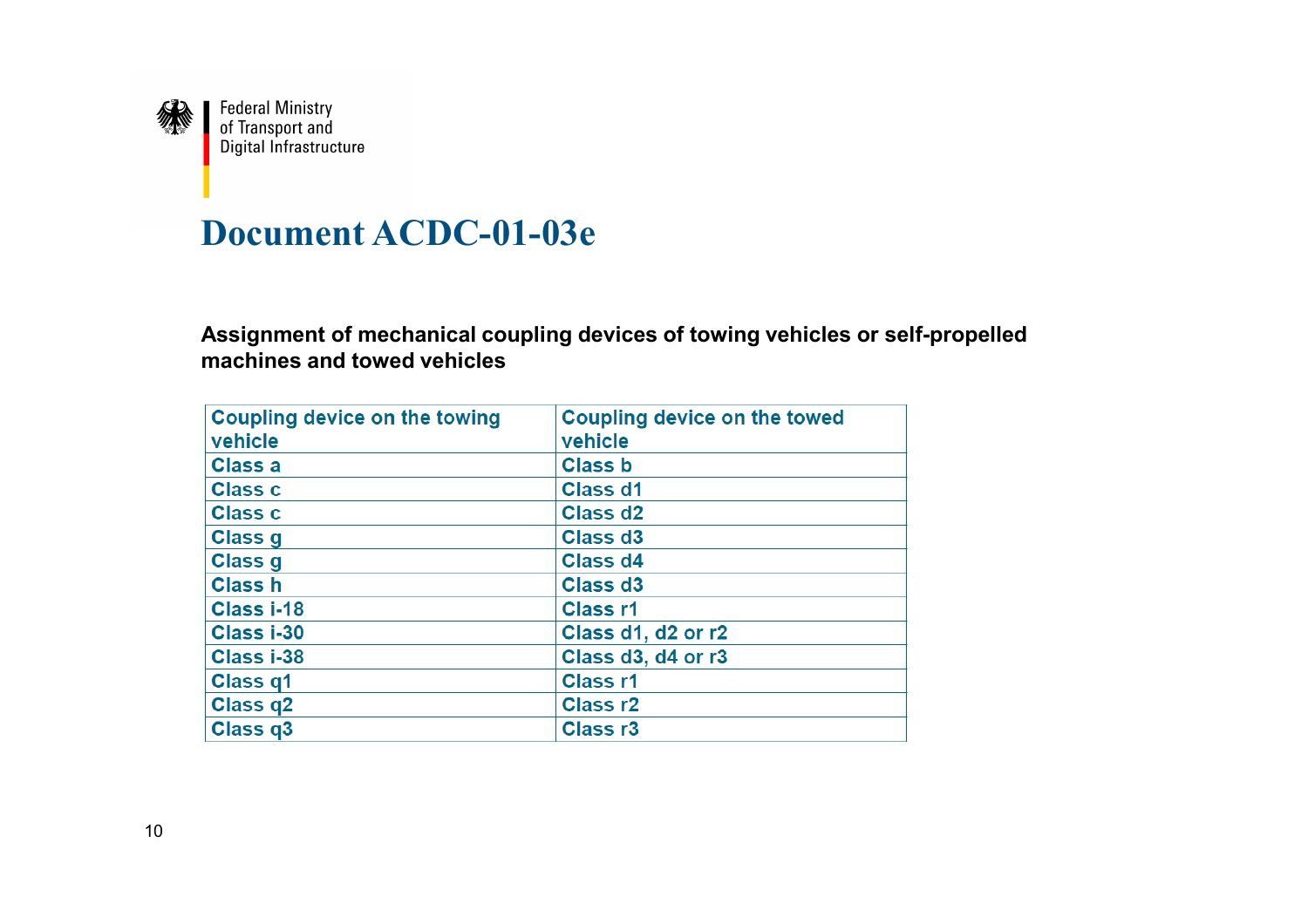

## **Solved issues from five meetings of TFAC**

#### **Results of the first three meetings of TFAC (Document: TFAC 04-11)**

Complete document with agreed changes (basis R 55) available on TFAC website and<br>exhaulted to TEAC. Commante resolved from Italy (TEAC OF 020 and TEAC OF 020) •submitted to TFAC. Comments received from Italy (TFAC 05-02e and TFAC 05-03e)

### **Small Group on formulas and test procedure for agricultural towing devices (TFAC04-04, TFAC 04-12, TFAC 05-04e)**

- TFAC agreed on formulas of Paragraph 3 of TFAC 05-04e of values V and Fv<br>
Nelue "e" shell ressive dimension m/s<sup>2</sup>
- Value "a" shall receive dimension m/s<del>?</del><br>· <sup>In Desearanh 7 ef TEAC 05,04e mentio</sup>
- In Paragraph 7 of TFAC 05-04e mentioned that small group will prepare proposal for test procedure. TFAC concluded that present test procedures can remain unchanged except formulas for values V and Fv

### **Swedish proposals on remote controls (TFAC 03-13, TFAC 04-07)**

- Requirement not suitable for agricultural vehicles
- TFAC doubts whether definition "automatic coupling" applicable for agricultural vehicles.
- To be discussed in IWG ACDC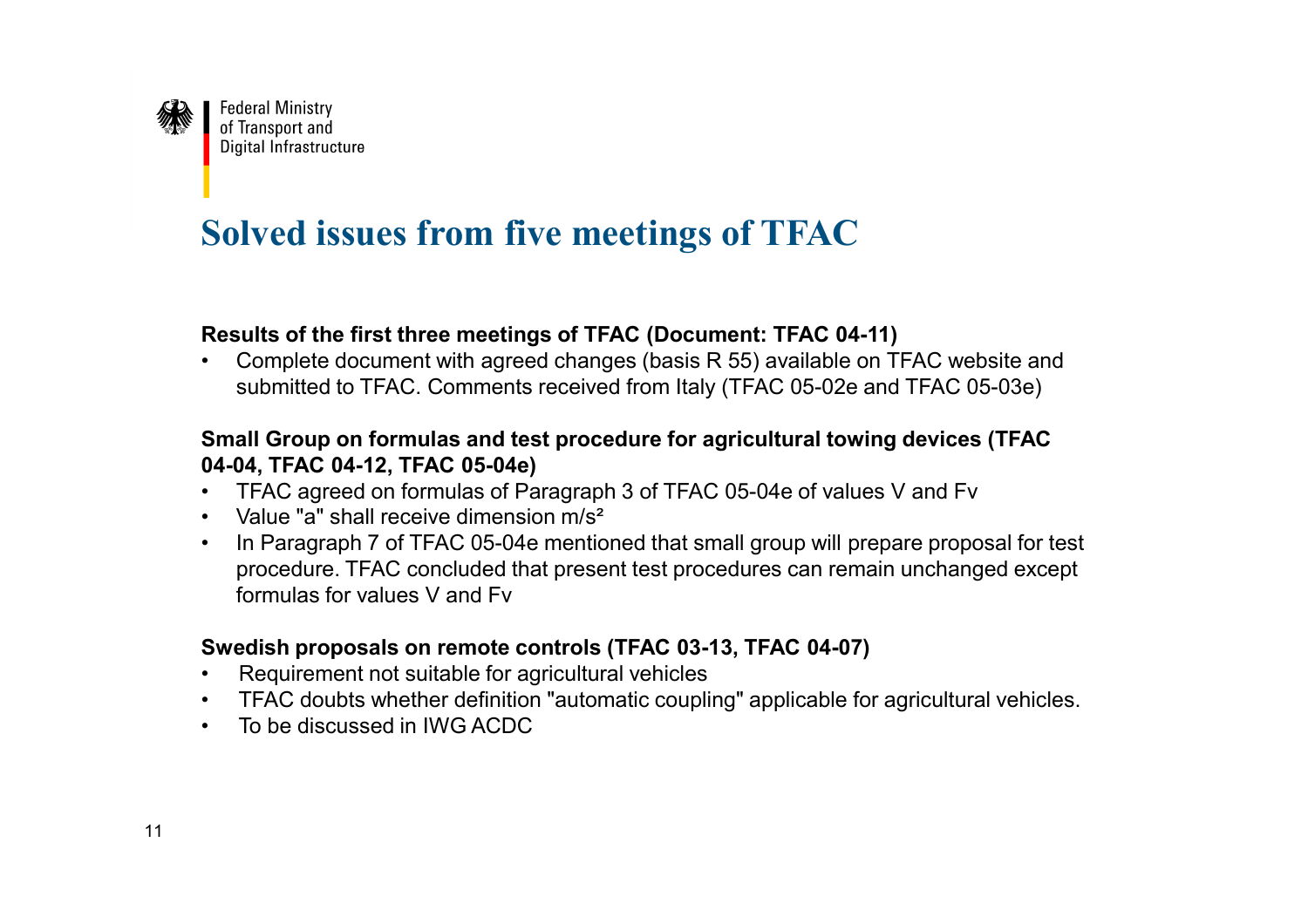

## **Solved issues from five meetings of TFAC**

#### **Results of the first three meetings of TFAC (Document: TFAC 04-11)**

Complete document with agreed changes (basis R 55) available on TFAC website and<br>exhaulted to TEAC. Commante resolved from Italy (TEAC OF 020 and TEAC OF 020) •submitted to TFAC. Comments received from Italy (TFAC 05-02e and TFAC 05-03e)

### **Italian proposals to include CUNA couplings in Annex 8 of TFAC 04-11(TFAC 04-09,TFAC 05-02e and TFAC 05-03e)**

• Italian proposals will be considered in the next working document.

#### **Static vs. dynamic testing**

- Consensus on following compromise was found:"Instead of the dynamic test as described in Annex 9, mechanical couplings of classes i, q and r intended to be mounted to agricultural vehicles with a maximum design speed not exceeding 40 $km/h$  may be tested according to  $\ldots$  (static test)."
- Consensus that physical strength test for drawbars of towed vehicles (R and S) may be waivedand replaced by theoretical check also at maximum design speeds above 40 km/h.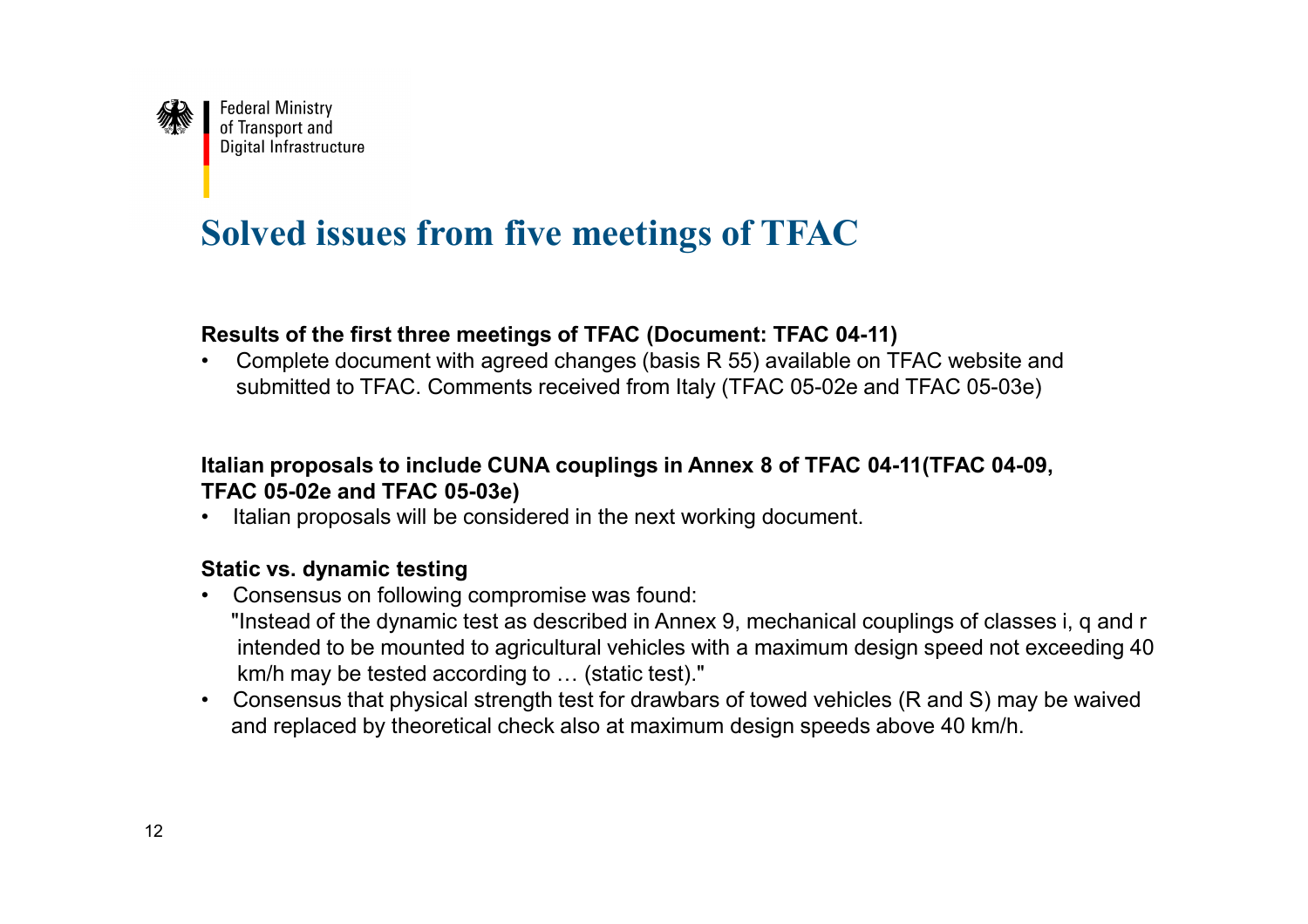

### **First meeting of ACDC**

- •Held in Bonn on 14<sup>th</sup> of July 2016
- • Participants: 18 Experts from
	- •Contracting Parties
	- •Technical Services
	- • Manufacturers of tractors, manufacturers of agricultural trailers and implements and manufacturers of coupling devices
	- Chairman: Andreas Schauer (Germany) •
	- •Secretary: Stephan Belaen (CEMA)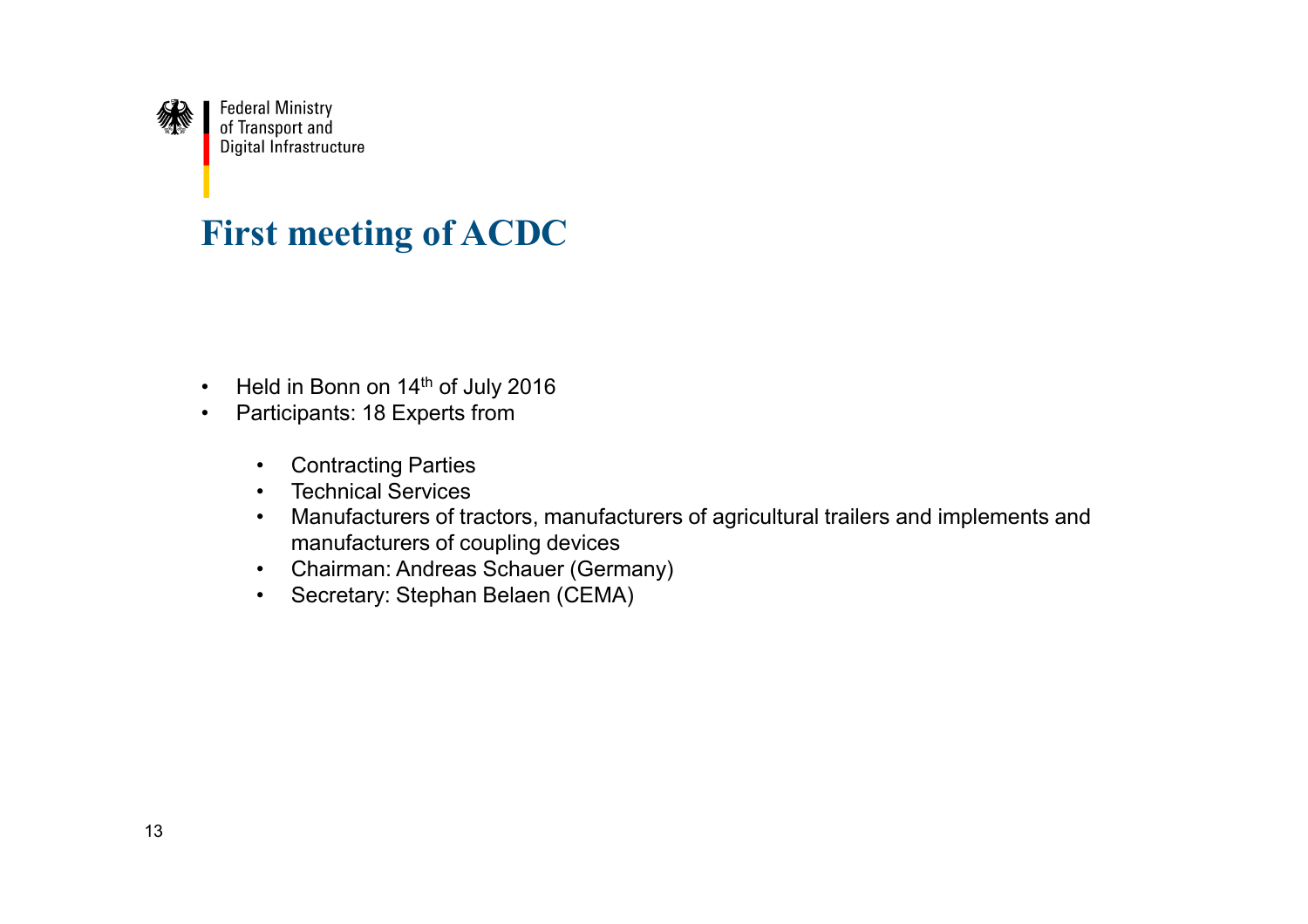

# **Results of the first meeting of ACDC**

- •Agreement on ToR and RoP
- • Reduction of categories:
	- •Delete all subclasses and keep only the main classes
	- •e. g. class a becomes class a80, a80-1, a80-2 etc. are deleted
- •Class j included for trailer drawbars to be connected to class I (tractor drawbar)
- •Definition of class s stricter:
	- • "Coupling devices and components which do not conform to any of the classes a to r and which are used<del>, for example, for special applications or are devices</del> unique to some countries and covered by existing national or international standards."
- •Amendments agreed during the 1<sup>st</sup> meeting of ACDC have been included in ACDC-01-03e Rev. 1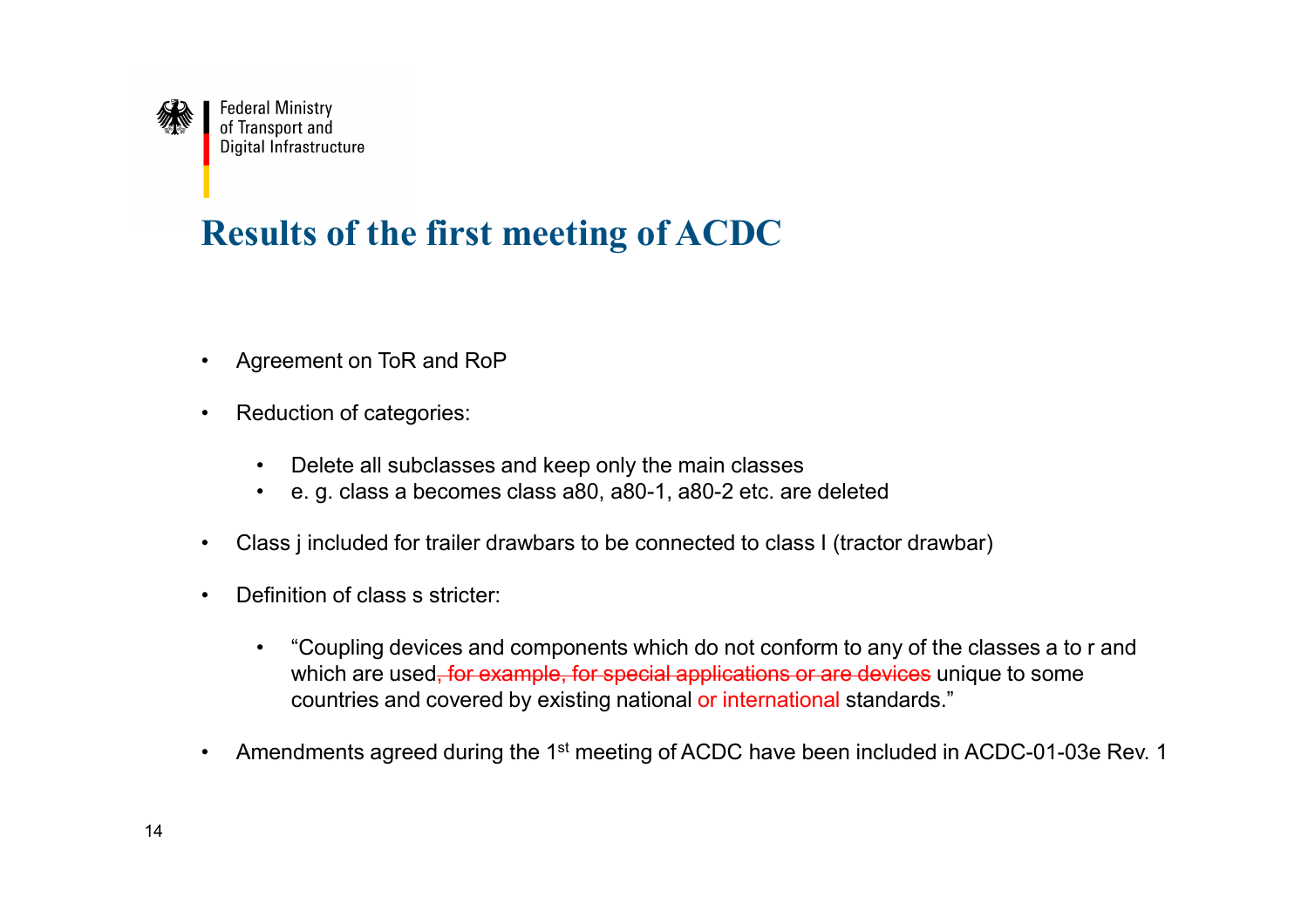

## **Next steps of ACDC**

- •Comments on ACDC-01-03e Rev. 1 expected until 30th September from the members of ACDC
- •Discussion of the comments during next meeting
- • Improve the working document
	- •Using the right format
	- •Improve drawings
- •Discussion of test procedures and load presumptions up to 40 km/h and above
- • Next meetings:
	- <sup>25</sup>th October 2016, Munich
	- •10<sup>th</sup> January 2017, location to be determined
- •Interim report in 83rd GRRF
- •Final document to be submitted to GRRF by June 2017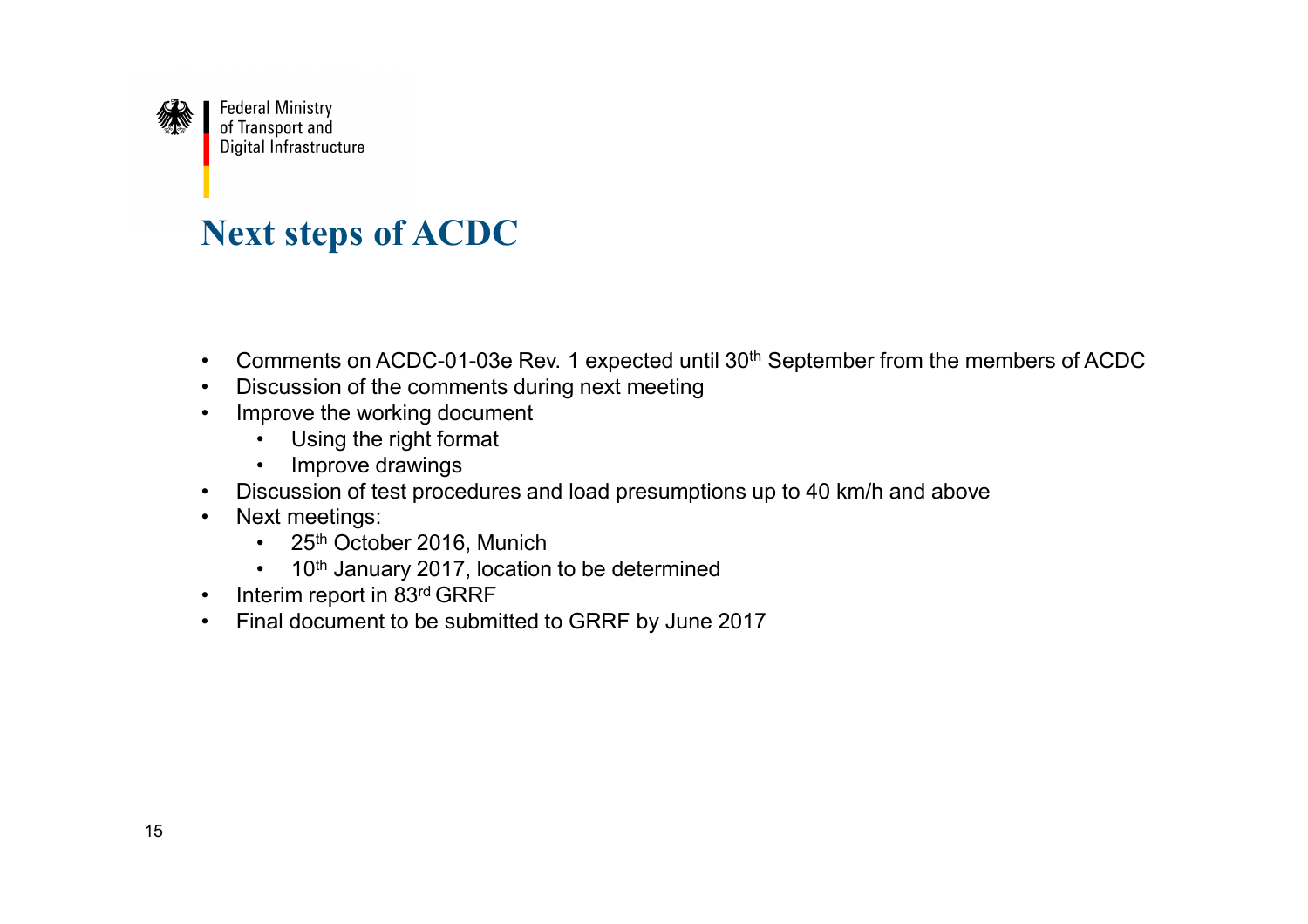

• Questions and recommendations from GRRF welcome